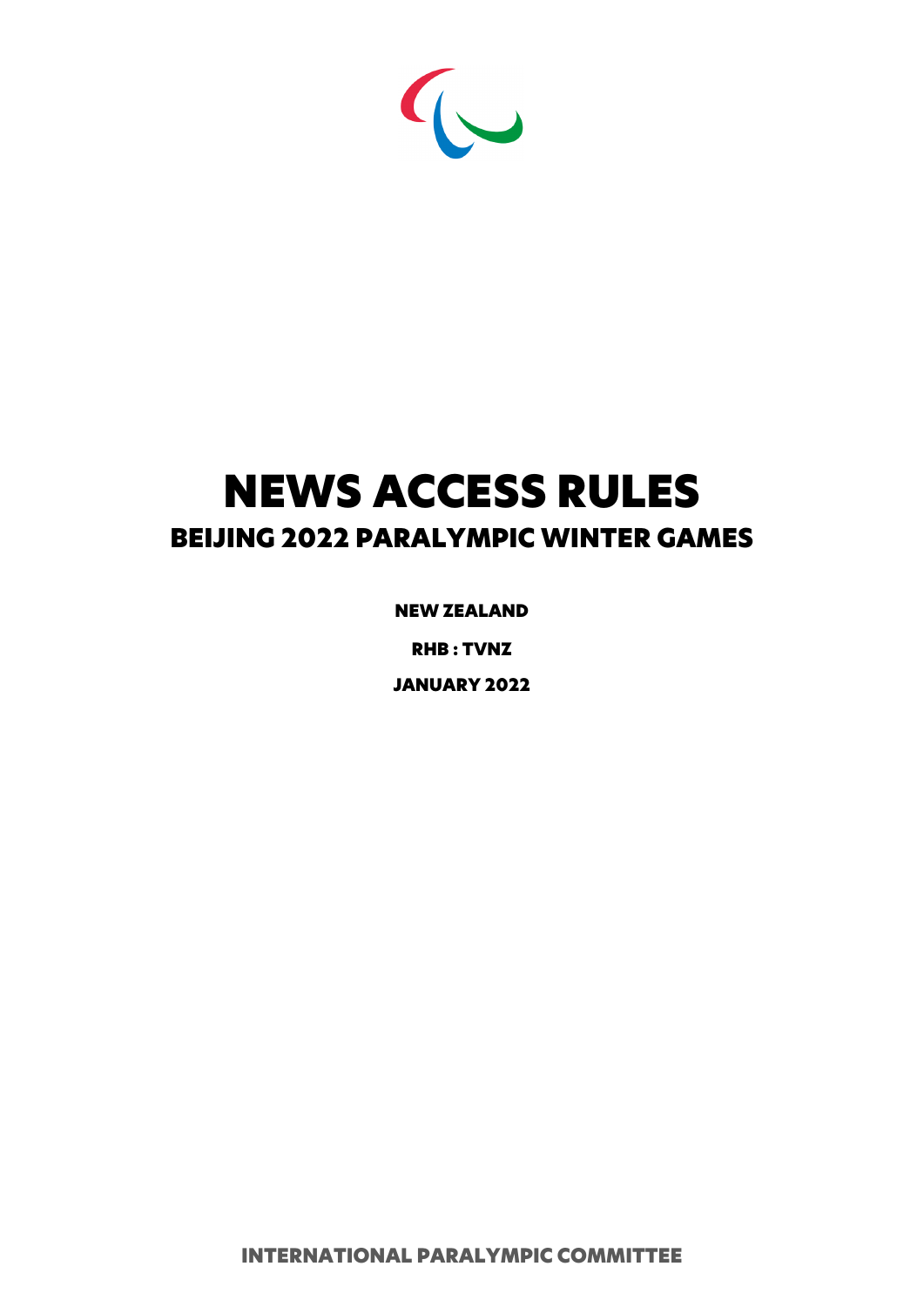# A. INTRODUCTION

The International Paralympic Committee (IPC) governs the Paralympic Movement and is the exclusive owner of the Paralympic Games and owns all rights and data relating to the Games. All rights relating to the organisation of the Paralympic Games, their exploitation, broadcasting, recording, representation, reproduction, access and dissemination in any form and by any means or mechanisms whatsoever, whether now existing or developed in the future, belong to the IPC. The IPC in conjunction with the respective Organising Committee determines the conditions of access to Paralympic Venues including to the competitions of and sports performances at the Paralympic Games.

These Rules apply to the use for news purposes of audio and audio-visual content of the Beijing 2022 Paralympic Winter Games that will take place in Beijing, China (the "Games") by non-rights holding Television Broadcasters, Radio Broadcasters and News Media Organisations (together referred to as "Non-Rights Holders"). All Paralympic Material is subject to and protected by national and international copyright laws throughout the world, and such copyright is the exclusive property of the IPC.

Only those organisations that have been granted the right by the IPC to broadcast Paralympic Material for a particular territory ("Rights Holders") may do so. No other organisation may broadcast or distribute audio-visual or audio-only coverage of any Paralympic event, including training venues, sporting action, the Opening Ceremony, the Closing Ceremony, victory ceremonies, mixed zone interviews or other activities which occur at Paralympic Venues, Medals Plaza, Paralympic Village and Village Plaza, during the Paralympic Games Period except as permitted by these Rules.

These Rules apply to Television broadcasting, radio broadcasting, Internet (including newspaper websites), mobile platforms, social media and other digital media news products and services.

These Rules are subject to applicable national laws and regulations, including any "fair dealing", "fair use" or equivalent provisions in national copyright laws throughout the world.

Capitalised terms used in these Rules have the meaning set out in the Definitions section at the end of these Rules.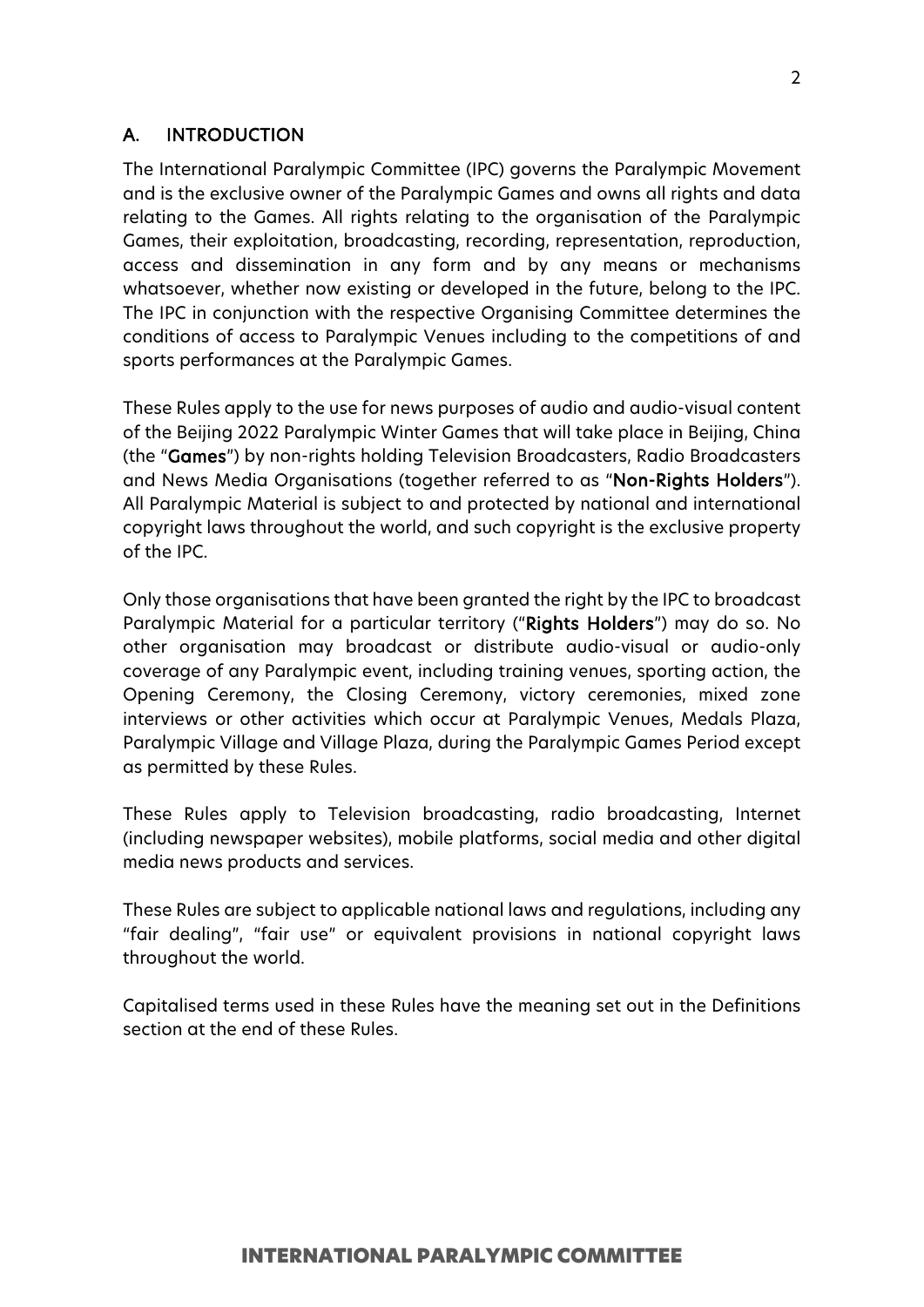# B. ACCESS TO PARALYMPIC MATERIAL

- 1) Sources of Paralympic Material for editing and broadcasting of Short Extracts for News Reporting. Non-Rights Holders may make arrangements to gain access to Paralympic Material for use in News Programming in accordance with these Rules via one or more of the following sources:
	- a) Rights Holders in territories where there is a Rights-Holder (the full list of Rights Holders is set out in Schedule 2)
	- b) Authorised News Agencies who have an agreement with the IPC. Please contact [pressoperations@paralympic.org](mailto:pressoperations@paralympic.org) for agency information;
	- c) The Host Broadcaster (OBS). It is envisaged that OBS will make available a Daily Highlights package consisting of best moments from the previous day's competitions, which may be accessed by Non-Rights Holders for the purposes of selecting and editing Short Extracts for use in news reporting strictly in accordance with these Rules (and not for any other purposes); and
	- d) Access to athletes for the purpose of remote interviews (using video call technology) so as to create clips for use in News Programming is addressed in section G and in the House Rules set out in Schedule 1.
- 2) Arrangements, costs of access and technical charges. Non-Rights Holders shall be responsible for making their own arrangements, at their own cost, for gaining access to Paralympic Material using one or more of the sources set out in paragraph 1 above. In respect of the sources referred to at paragraphs 1(a), 1(b) and 1(c) above, Non-Rights Holders must negotiate directly with Rights Holders and/or Authorised News Agencies and/or OBS (as appropriate) and pay such fees and technical charges as are agreed between them. To set up remote interviews with athletes Non-Rights Holders must liaise with the athlete's National Paralympic Committee and comply with the House Rules.

# C. RULES APPLICABLE TO THE USE OF SHORT EXTRACTS FOR NEWS REPORTING BY MEANS OF TELEVISION DELIVERY

- 3) All use of Paralympic Material for News Reporting by means of Television Delivery, including for an All- News Channels or All-Sports News Channels or All-Sports Channels, is strictly subject to the following restrictions:
	- a) Use in News Programmes only: Paralympic Material may be used only as a part of bona fide news or sports news programmes of which the actual news or sports news element constitutes the main feature ("News Programmes"). News Programmes shall not be positioned or promoted as Paralympic or Games programmes.
	- b) Three (3) Minutes Per Day: Non-Rights Holders may use a maximum of three (3) minutes of Paralympic Material per day which may be included in any number of News and/or sports News Programmes.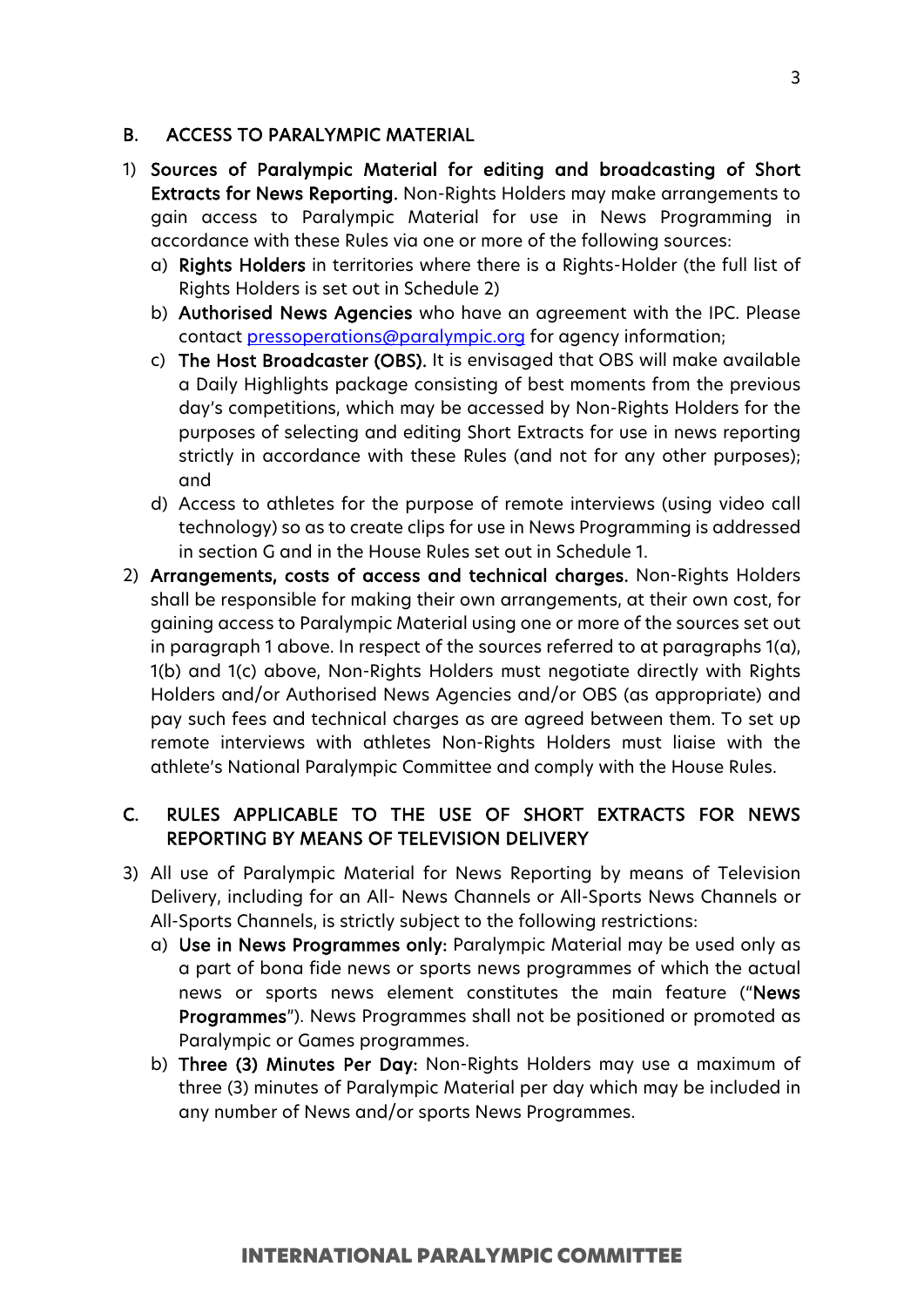4

- News Channel or All-Sports News Channel or All-Sports Channel, such channels may use a maximum of 30 seconds of Paralympic Material per News Programme in no more than 6 of the Non-Rights Holder's News Programmes per day.
- 5) Courtesy Credit/Rights Holder "Bug": Each use of Paralympic Material in accordance with these Rules must give an on-screen credit to the local Rights Holder either by leaving on the Rights Holders watermark for the duration of the Short Extract or, should the Paralympic Material not be sourced through the local Rights Holder, by adding a super video credit for the Rights Holder for the duration of the clip to read as follows: "Courtesy (Name of Rights Holder)", provided always that such display of the credit/bug is in accordance with applicable local law, and accords with established custom and practice in the relevant broadcasting market. Transnational All-News and All-Sports News channels will give an on-screen credit to the IPC. Authorised News Agencies will inform their clients of the obligation under this clause.
- 6) Paralympic Material may only be used for a period of 48 hours following the completion of the event being reported on. After such period, other than through on-demand/catch-up TV as described in paragraph 9 below, Non-Rights Holders may only transmit such Paralympic Material as well as other archive Paralympic Material with the express prior written consent of the IPC and the Rights Holder for the Territory concerned.
- 7) Internet and Mobile Simulcasting Permitted. To the extent that it is customary for them to do so as part of their normal business operations, Non-Rights Holders are permitted to Simulcast transmissions of News Programmes made by means of Television Delivery (and which contain, in accordance with these Rules, Short Extracts of Paralympic Material) by means of their Internet Websites, Mobile Platforms and Mobile Apps.
- 8) On-Demand/Catch-up TV Permitted. To the extent that it is customary for them to do so as part of their normal business operations, Non-Rights Holders are permitted to make available News Programmes which have been transmitted by means of Television Delivery (and which contain, in accordance with these Rules, Short Extracts of Paralympic Material) on their ondemand/catch-up TV services, whereby viewers may choose to watch such News Programmes at a date and time later than the date and time upon which they were initially broadcast. Non-Rights Holders electing to do this must only make available on their on-demand/catch-up TV services the entire News Programme (of which the Paralympic Material is part) without any changes to that transmitted through their normal channel. They also may not make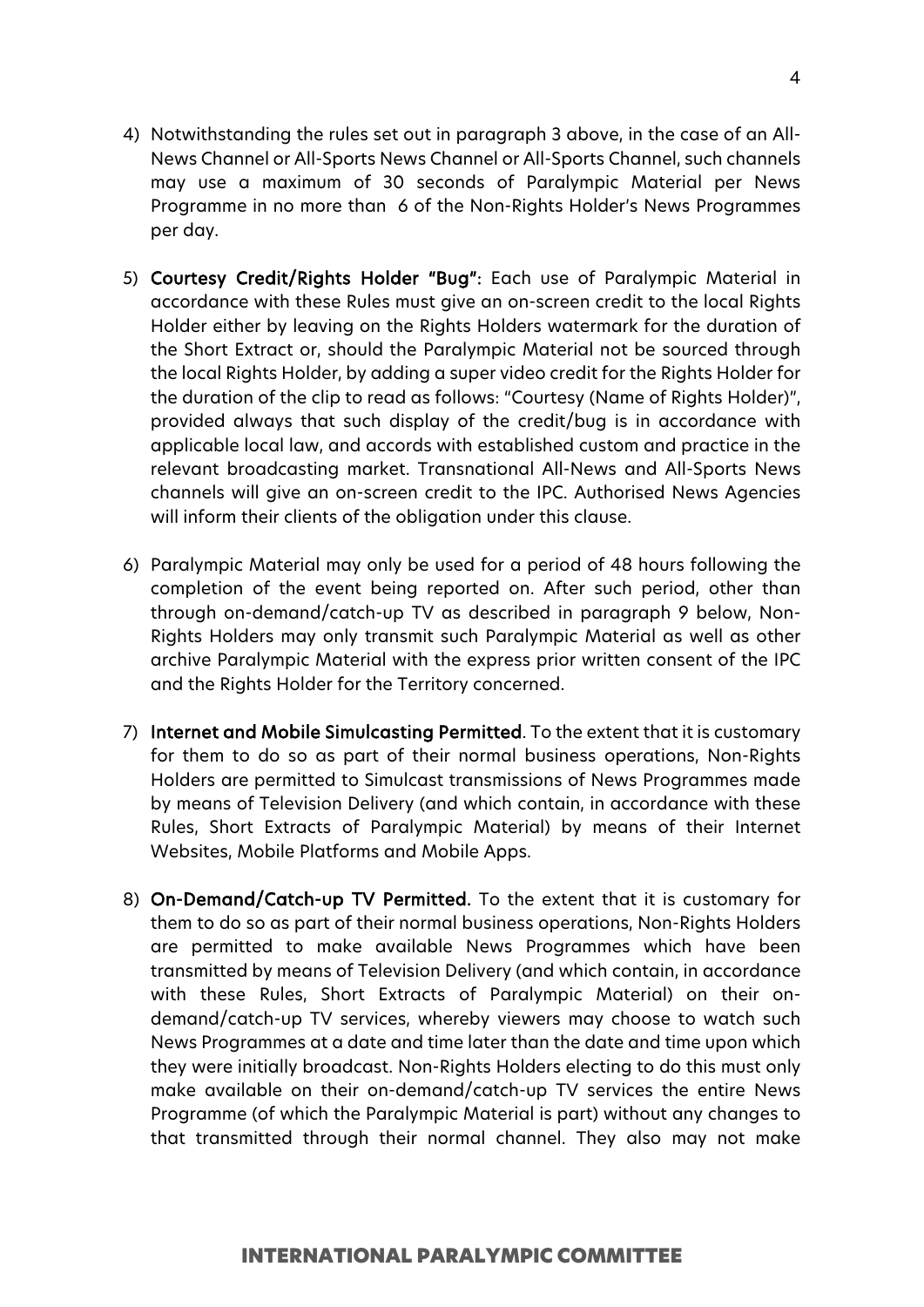available on their on-demand/catch-up TV services edited clips of Paralympic Material abstracted from such News Programmes, News Programmes containing Paralympic Material made available on the on-demand/catch-up TV services of Non-Rights Holder may remain available for viewing for a maximum of 7 days from the date of first transmission of the relevant News Programme. For the avoidance of doubt, it is acknowledged that such ondemand/catch-up TV services may be delivered by means of Internet Websites, Mobile Platforms and Mobile Apps.

# D. RULES APPLICABLE TO USE OF SHORT EXTRACTS FOR NEWS REPORTING BY MEANS OF NON-TELEVISION DELIVERY

- 9) For the purposes of these Rules the expression "Non-Television Delivery" shall mean the making available by Non-Rights Holders in their respective Territories only of Short Extracts of Paralympic Material for the purposes of reporting news stories on:
	- a) a single Internet Website of each Non-Rights Holder;
	- b) a single Mobile Website and a single Mobile App of each Non-Rights Holder; and
	- c) a single Social Media Outlet of each Non-Rights Holder.
- 10) Any use by Non-Rights Holders of short extracts of Paralympic Material for news reporting by means of Non-Television Delivery must comply with the following rules, conditions and restrictions:
- 11) Use in Digital News Services only: Paralympic Material may only be accessible via bona fide digital news or sports news services of Non-Rights Holders and included only in the sections dedicated to news or sports news of the Internet Website, Mobile Website, Mobile App or Social Media Outlet (as appropriate) of the Non-Rights Holder ("Digital News Service") and be attached to and form part of a relevant news story, and must not be used on a stand-alone basis. Digital News Services must not be positioned or promoted as Paralympic or Games websites or digital services.
- 12) All use of Paralympic Material used pursuant to this section D shall remain subject to the following restrictions:
	- a) Three (3) Minutes Per Day: Non-Rights Holders may use a maximum of three (3) minutes of Paralympic Material per day which may be included in any number of News and/or sports News Programmes.
	- b) Courtesy Credit/Rights Holder "Bug": Each use of Paralympic Material in accordance with these Rules must give an on-screen credit to the local Rights Holder either by leaving on the Rights Holders watermark for the duration of the Short Extract or, should the Paralympic Material not be sourced through the local Rights Holder, by adding a super video credit for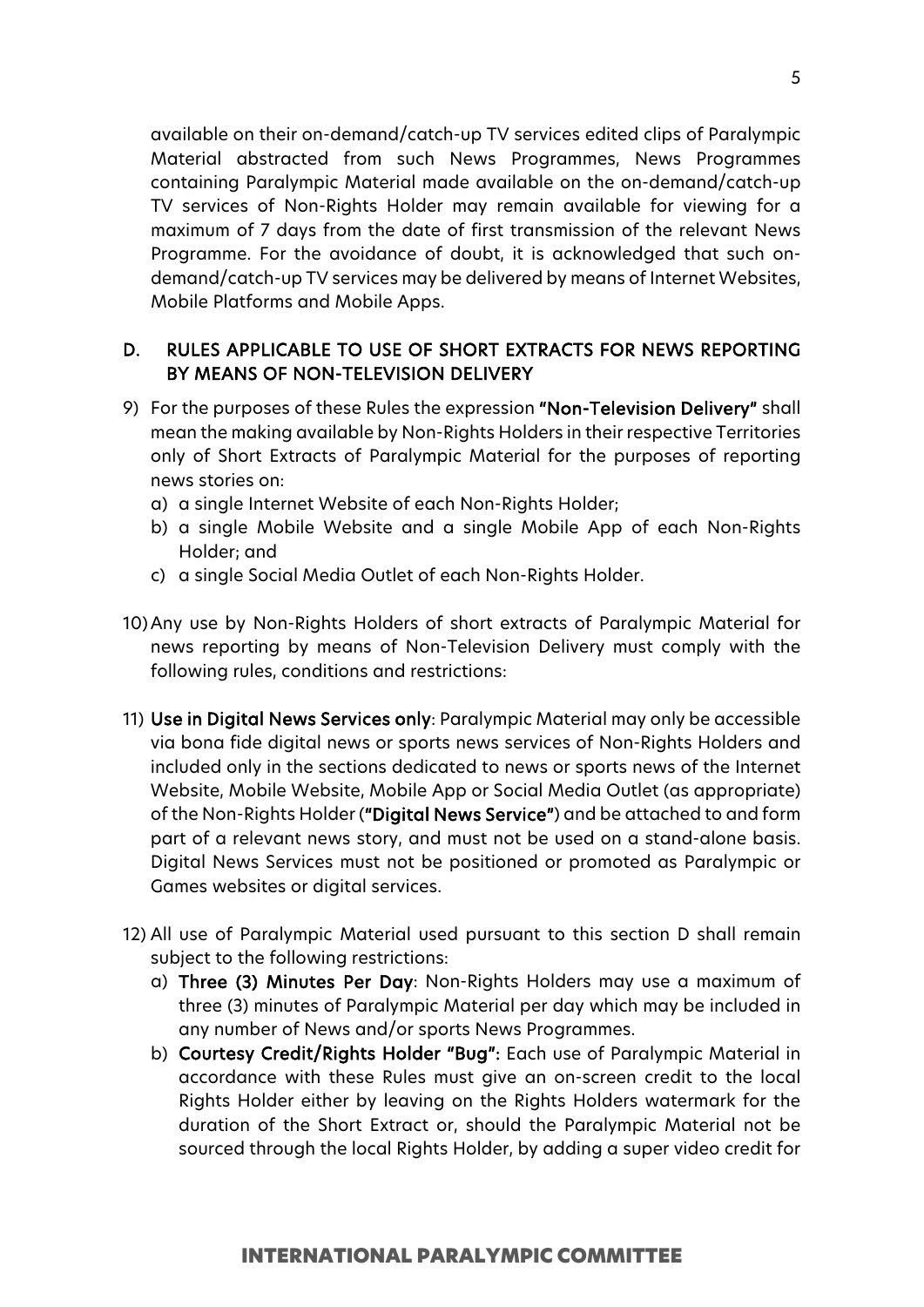the Rights Holder for the duration of the clip to read as follows: "Courtesy (Name of Rights Holder)", provided always that such display of the credit/bug is in accordance with applicable local law, and accords with established custom and practice in the relevant broadcasting market. Transnational All-News and All-Sports News channels will give an onscreen credit to the IPC. Authorised News Agencies will inform their clients of the obligation under this clause.

13) All other clauses in C above shall apply to this section D.

# E. RULES GENERALLY APPLICABLE ON-SITE TO ALL NON-RIGHTS HOLDERS

- 14) Non-Rights Holders, provided they are holders of ENR accreditation, will have access, with professional video and audio equipment, to the Main Press Centre ("MPC").
- 15) Generally only Rights Holders are permitted to film within Paralympic Venues and to broadcast Paralympic Material. However, notwithstanding the above, "ENR" Accredited Media:
	- a) are permitted to bring professional video and audio equipment into the MPC only for the purposes of covering official press conferences and to use interview rooms. Footage taken of press conferences must be within the MPC and shall not be considered subject to the restrictions contained in these News Rules;
	- b) may exhibit, by means of Television Delivery and/or Non-Television Delivery, all or portions of press conferences that take place in the MPC, without any territorial restrictions, provided that it is not live; and
	- c) will have access to all official press conferences held in the MPC as well as access, without such professional equipment, to other Paralympic venues, including the Paralympic Village, subject to available space and access/security procedures.
- 16) Non-Rights Holders with ENR accreditation shall not have access to Paralympic events listed as high-demand ticketed sessions.
- 17) Non-Rights Holders must:
	- a) not make available or provide Paralympic Material to any third party except that News Agencies having an agreement with the IPC may make such Paralympic Material available to their regular clients, in accordance with their standard distribution procedures, and provided always that they fully commit to (in their terms of service with their customers) all terms and conditions, rules and restrictions set out in these Rules and procure full compliance with the same by their customers;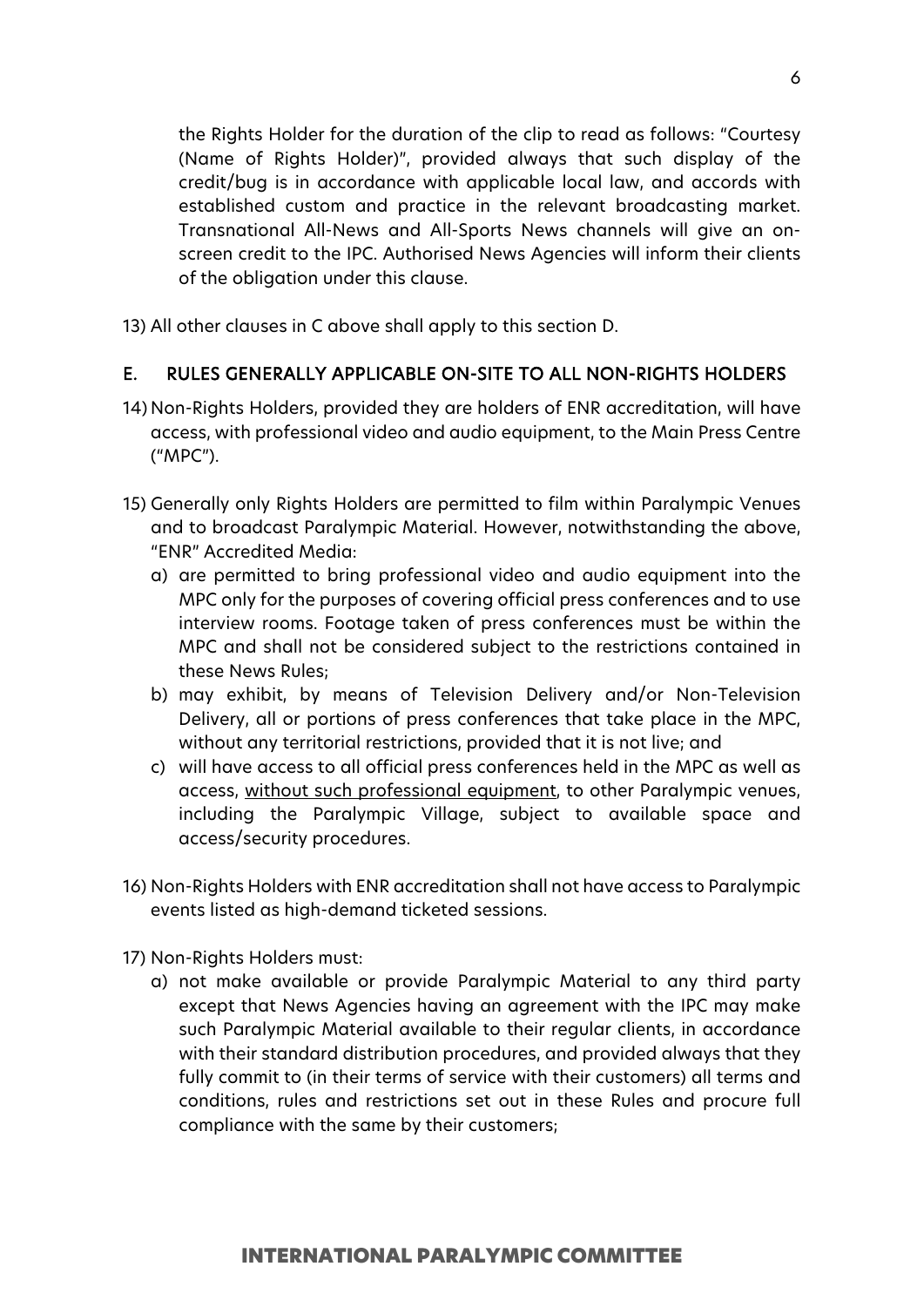- b) ensure that no advertising, promotion, publicity or other message appears at the same time as Paralympic Material and/or at the same time as any other coverage of the Paralympic Games which contains any Paralympic imagery or Paralympic Marks (be it superimposed or on a split screen or otherwise or, in the case of Non-Television Delivery, within the video player used to display the Paralympic Material, unless authorised by the IPC); and
- c) ensure that no advertising or other message or promotion (including any broadcast programme sponsorship) is placed before, during or after the broadcast and/or display of Paralympic Material, in such a manner as to imply an association or connection between any third party, or any third party's product or service, and Paralympic Material or the Paralympic Games.
- 18) Non Rights-Holders, subject in each case to the applicable accreditation entitlement, may have access, without any kind of professional video and audio equipment, to Paralympic Venues. Only OBS, IPC and RHBs and third parties authorized by the IPC are permitted to film within the Paralympic Venues and Broadcast and exhibit Paralympic Material.
- 19) With the exception of the interviews at the MPC or MMC outside areas (as defined by the OCOG) under no circumstances may any organisation other than an RHB record, film, originate or Broadcast and Exhibit from any Paralympic Venue (whether from within the Paralympic Venue or remotely), any Paralympic Material (including audio/video reports and interviews, which may be captured via smartphone or other technology devices), via any platform whatsoever (whether live or on delayed basis).

# F. RULES APPLICABLE TO NEWS REPORTING BY MEANS OF AUDIO ONLY **SERVICES**

- 20)Non-Rights Holder Audio-Only Services may use Paralympic Material in their News Programmes in their respective territories, under the following conditions:
	- a) Paralympic Material may be used only as a part of News programmes and/or sports News Programmes. Such programmes shall not be positioned or promoted as Paralympic Games programmes.
	- b) Non-Rights Holders shall not broadcast or originate play-by-play commentary or analogous coverage of any Paralympic Material, whether on a live or delayed basis, or any other material obtained while inside a Paralympic Venue, including interviews, except with respect to official press conferences held in the MPC, so long as there is a delay of thirty minutes from the conclusion of the press conference.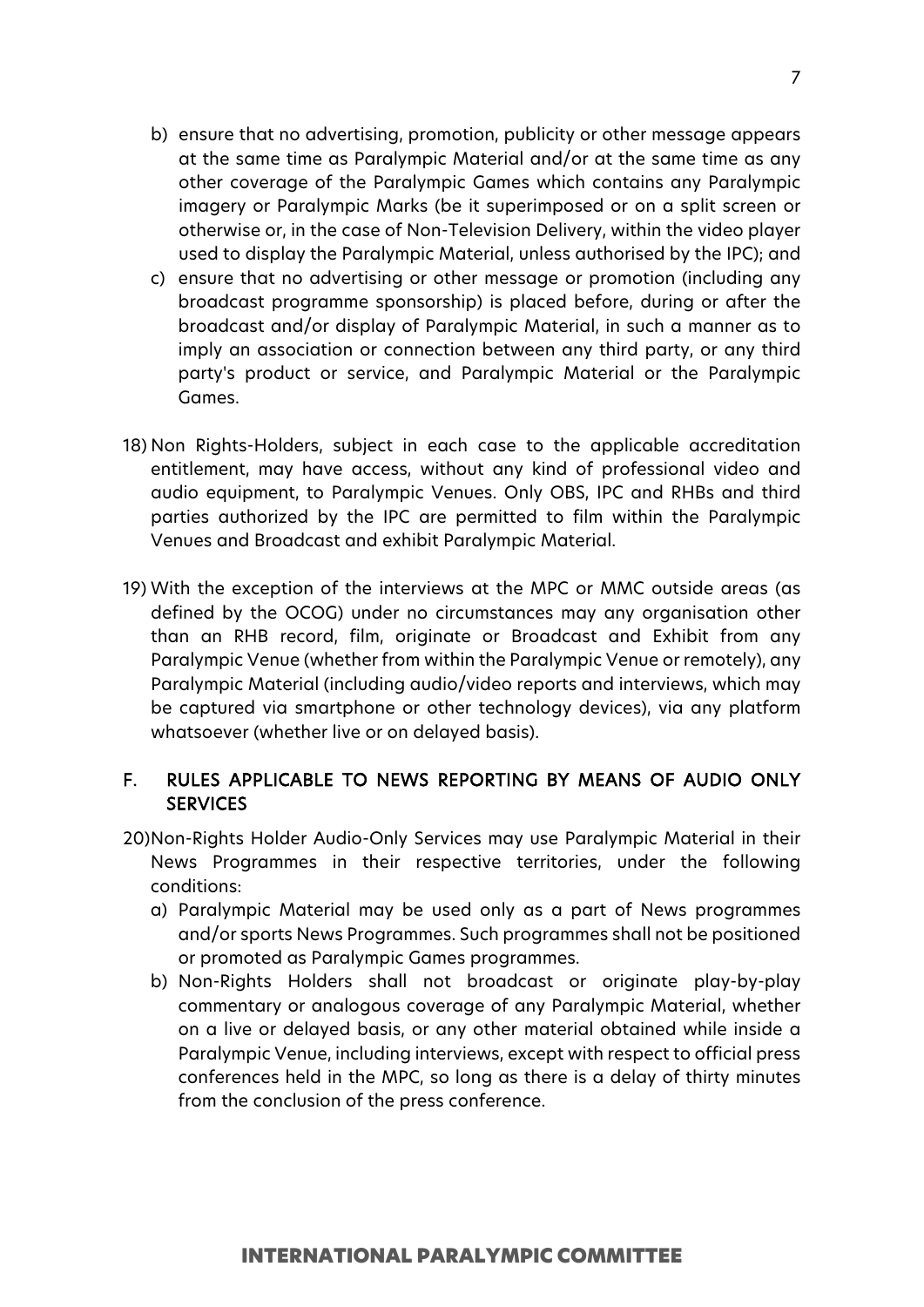- c) Actual commentary of competition events taped from the television coverage of the Rights Holder in the particular territory can only be used with the express written permission of the Rights Holder.
- d) Non-Rights Holders, provided they are holders of ENR accreditation, will have access, without audio equipment, to Paralympic venues and, with audio equipment, to the MPC. Specifically, mobile telephone/Skype or equivalent voice only interviews with athletes and team officials are strictly prohibited from Paralympic Venues, including mixed zones. ENR accredited journalists are not permitted to do telephone voice reports from Paralympic Venues.

# G. REMOTE VIDEO INTERVIEWS

- 21) Due to the unique circumstances created by the COVID-19 pandemic, and the counter-measures that will be in place during the Games, remote video interviews using video call technology such as Zoom, TEAMS or Google Video will be permitted for all news organisations (whether accredited or not), subject to compliance with the principles set out in the Remote Interview House Rules set out in Schedule 1, these Rules and any other terms or conditions of access imposed by NPCs or the IPC in consideration for giving remote access to athletes and officials.
- 22) No news organisation may exercise the ability to conduct such remote interviews in a manner that (a) intrudes upon the privacy of the athlete or (b) interferes with the Games and in particular the performance of the athlete at the Games. It shall be a condition of access to the athletes that the news organisation takes all applicable steps and adopts such technological measures to ensure the security of the remote interview and safeguard any personal data.
- 23)In particular, Non-Rights Holders shall:
	- a) only seek access to and make arrangements for the interview of athletes through each individual athlete's National Paralympic Committee. This is designed to ensure no one athlete is inundated with interview requests. Where possible multiple Non-Rights Holders may and are encouraged to work together to set up and attend a virtual news conference with any given athlete (or athletes);
	- b) only conduct such interviews when the athlete is in the residential zone of the Paralympic Village;
	- c) ensure that the remote video interview is conducted against a neutral background with no commercial branding visible (including through use of functionality available with the remote video call technology such as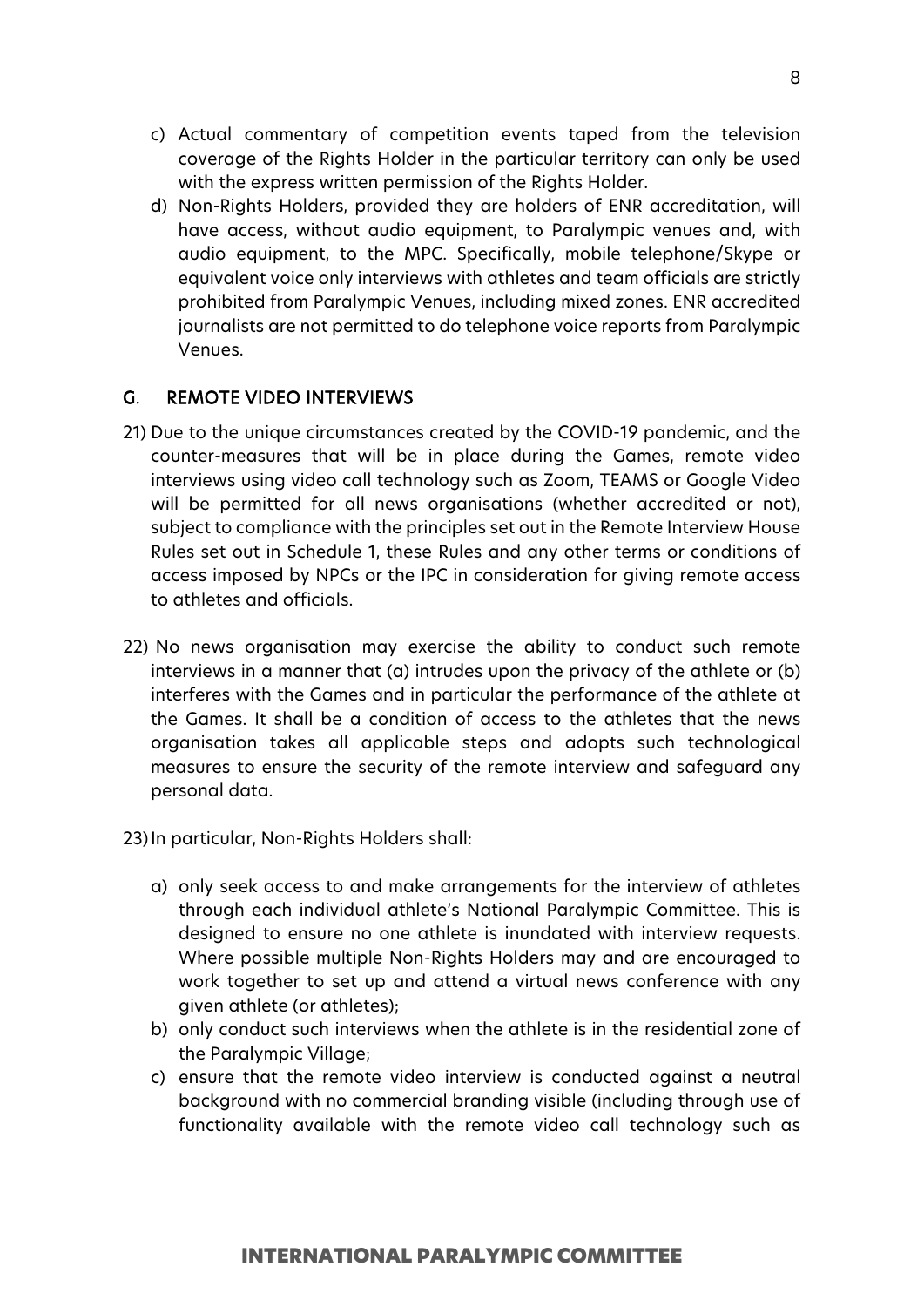background effects). It is permissible for the athlete to be positioned against windows or outside provided the primary focus is on the athlete;

- d) only make available Short Extracts from any recording of the remote video interview (including both audio only and audio-visual recordings of the interview) in accordance with the principles outlined in these Rules in relation to any piece of Paralympic Material, including in particular:
	- i) a Television Broadcaster may use Short Extracts of the remote video interview of no more than a cumulative 60 seconds within its News Programmes, both through Television and Non-Television Delivery. Such Short Extracts from the remote video interview (of no more than 60 seconds) shall count towards the maximum of three (3) minutes of Paralympic Material per day which may be included in any number of News and/or sports News Programmes as stipulated in paragraph 3(b) and 12(a) above;
	- ii) a News Media Organisation may use quotes from the remote video interview in its written news articles in accordance with standard journalistic practices; and
	- iii) no Television Broadcaster or News Media Organisation may publish or use the whole of a recorded interview on a Social Media Outlet or on any part of its Website during the Paralympic Games Period.
- e) Subject to compliance with these Rules Short Extracts from such recordings may be used at any time following the interview and is not subject to the 48 hour rule set out in paragraph 6.
- 24)The relevant RHB shall have the priority right to conduct any Remote Video Interview as required. Any Remote Video Interviews conducted by ENRs shall only be possible once the relevant RHB has exercised its rights and captured the content it considers relevant related to the interviews.

# H. INFRINGEMENTS AND MONITORING

- 25)Beijing 2022 and the IPC will monitor compliance with these Rules for the duration of the Paralympic Games.
- 26)The IPC reserves the right to revoke access permits provided to Non-Rights Holders under these Rules to the Paralympic venues for the duration of the Paralympic Games in the event of any breach and to take other steps to secure compliance with these rules and prevent risk of future breaches. The accreditations of any organisation or person(s) accredited at the Paralympic Games may be withdrawn without notice, at the discretion of the IPC, for purposes of ensuring compliance with these Rules.
- 27) These Rules shall be in effect from the beginning of the transition period  $20<sup>th</sup>$ February 2022, until the closing of the Paralympic Village, 16<sup>th</sup> March 2022. The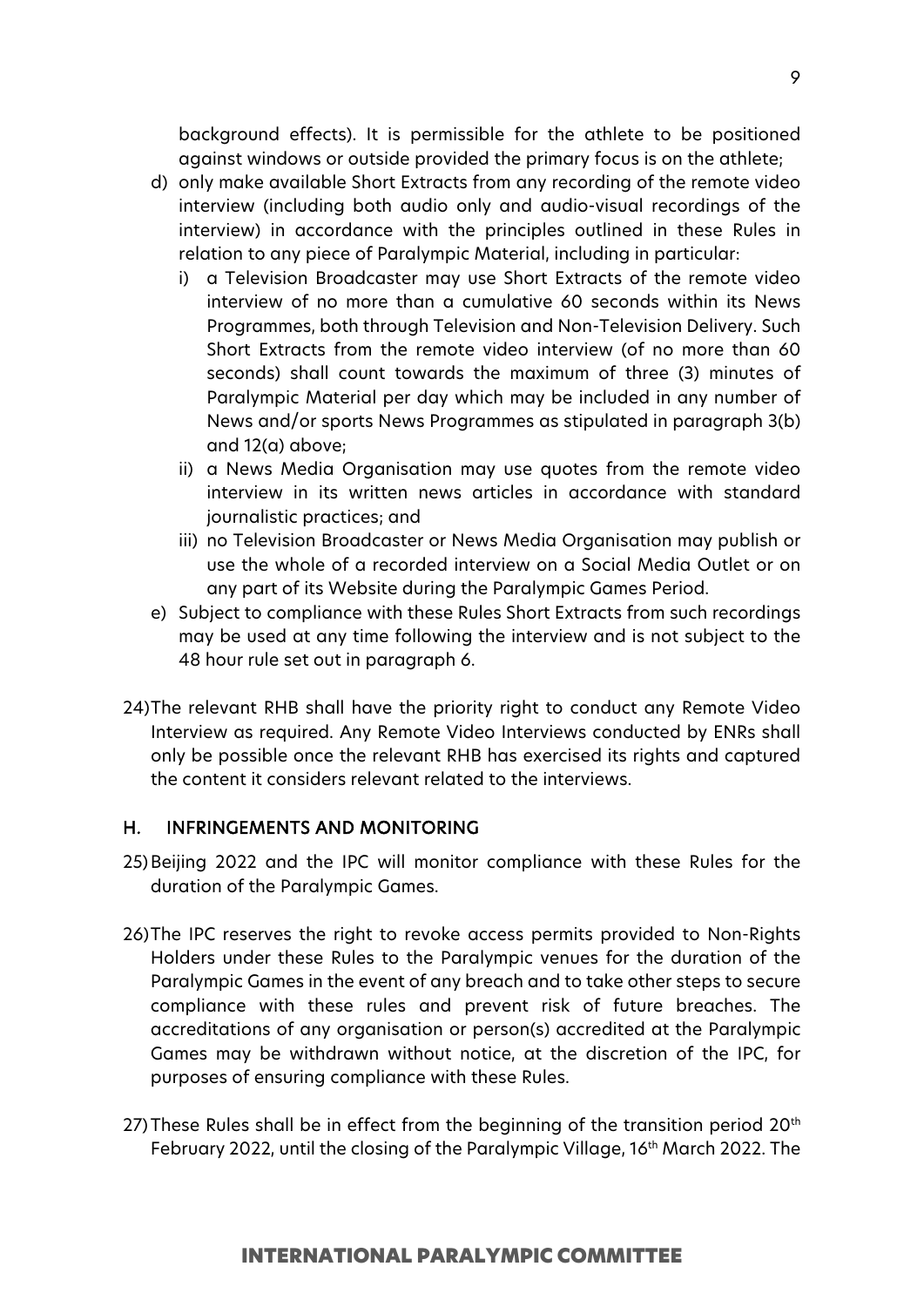IPC reserves the right to amend these Rules as it deems appropriate. The IPC Governing Board shall be the final authority with respect to the interpretation and implementation of these Rules.

28)Any dispute, controversy or claim arising from or in connection with the execution or interpretation of these News Access Rules or breach thereof not resolved after exhaustion of the legal remedies established by the IPC, and which cannot be settled amicably, shall be submitted exclusively to the Court of Arbitration for Sport ("CAS") for final and binding arbitration in accordance with the Statute and Regulations of the CAS. The decisions of the CAS shall be final, binding and non-appealable.

#### I. DEFINITIONS

"All-News Network" means a channel which has news as its sole or predominant content.

"All-Sports Network" means a channel which has sports as its sole or predominant content.

"All-Sports News Network" means a channel which has sports news as its sole or predominant content.

"Audio-only Service" means any service for the transmission and/or delivery of audio-only media content, including without limitation radio stations and socalled "Internet radio" services.

"Authorised News Agency" means a News Agency which has an agreement with the IPC to report upon and syndicate news stories relating to the Games, which stories may include Short Extracts of Paralympic Material.

"Bona Fide News Organisation" is an organisation which provides news services as one of its principal services or as its only service.

"Digital News Service" has the meaning set out in Clause 11.

"E Accreditation" means photographers and other Non-Rights Holders who have been accredited to report on the Paralympic Games.

"ENR" means an accredited Non-Rights Holder.

"Games Marks" means the official emblem, mascot, pictograms and other identifications, designations, logos and insignias identifying the Paralympic Games and does not include the Paralympic Symbol.

"IBC" means the International Broadcast Centre.

"Internet" means the network of interconnecting computer systems known as the Internet which transfers data using Internet Protocol (IP).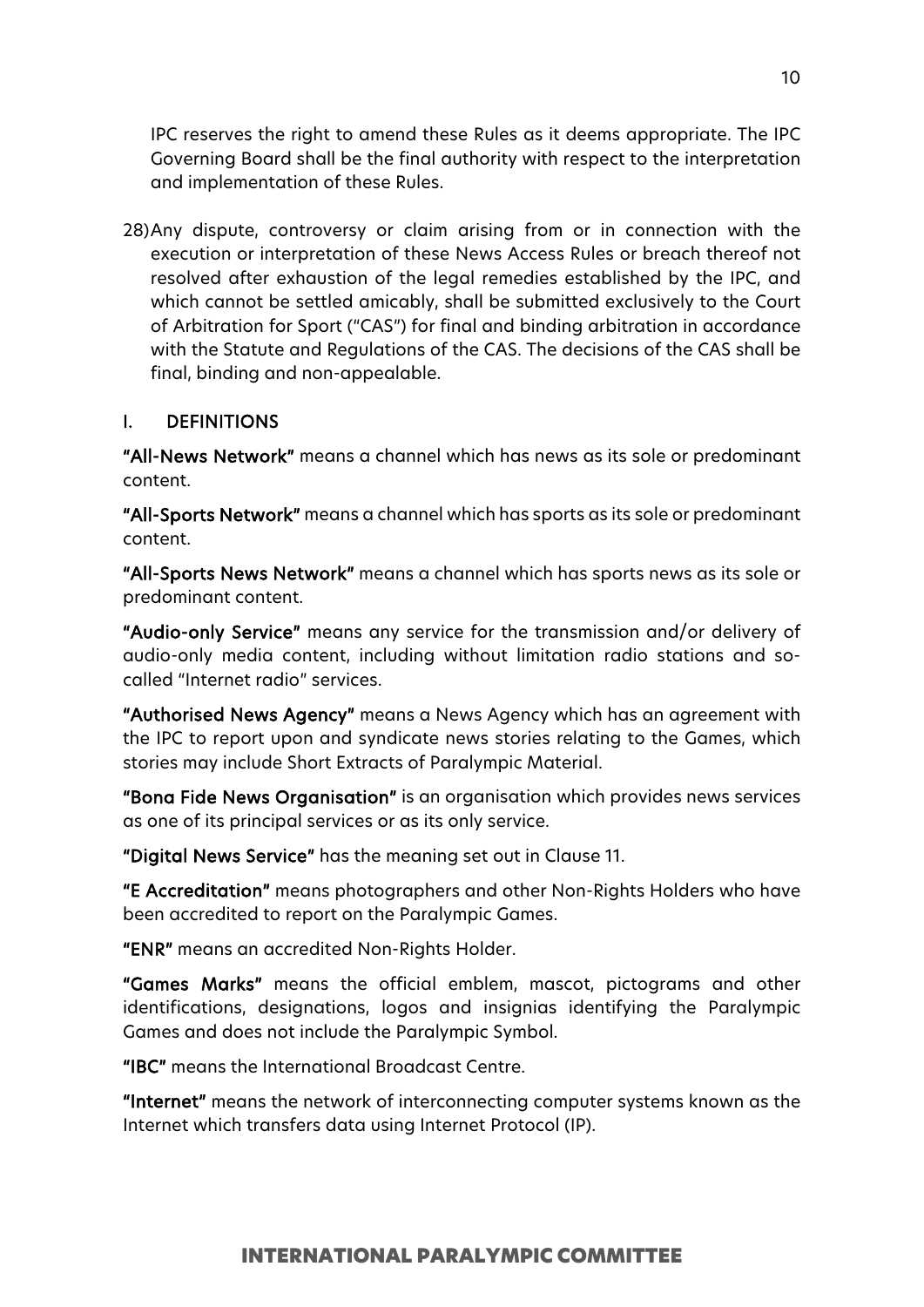"Internet Website" means a set of interconnected webpages, accessible via the Internet usually including a homepage and prepared and maintained as a collection of information and resources by a person, group, or organisation.

"IPC" means the International Paralympic Committee.

"Mobile App" means a software application developed for use on mobile devices and tablets that use a particular mobile operating system, which application delivers, inter alia, audio-visual content to particular mobile devices that use that mobile operating system.

"Mobile Platform" means any network or service that uses mobile communications standards and protocols for the delivery of voice, data and audio-visual services.

"Mobile Website" means any Internet website that is customised or optimised for viewing on mobile devices.

"MPC" means the Main Press Centre.

"News Agency" means a media organisation whose primary business is the reporting and syndicating of news.

"News Media Organisation" means any national or international publisher of news in hard copy or electronic format, including without limitation, newspapers, online news services, and Internet portals.

"News Programmes" means bona fide news or sports news programmes of which the actual news or sports news element constitutes the main feature.

"Non-Rights Holder" shall have the meaning as set out in paragraph A.

"NPC" means the National Paralympic Committee.

"OBS" means the Olympic Broadcasting Services, the host broadcaster of the Paralympic Games.

"Paralympic Games" or "Games" means the Beijing 2022 Paralympic Winter Games.

"Paralympic Games Period" means the period from 4th March 2022, until the closing of the Paralympic Village, 16<sup>th</sup> March 2022

"Paralympic Marks" means the Paralympic Symbol and the Games Marks.

"Paralympic Material" means sounds or images of any Paralympic event, wherever and whenever broadcast and however sourced, including sporting action, Opening and Closing ceremonies, medal ceremonies or other activities which occur at Paralympic Venues or which take place in any of the venues as part of the events and activities organised by Beijing 2022 during the Games Period.

"Paralympic Symbol" means the official emblem of the Paralympic Movement, also known as the Three Agitos.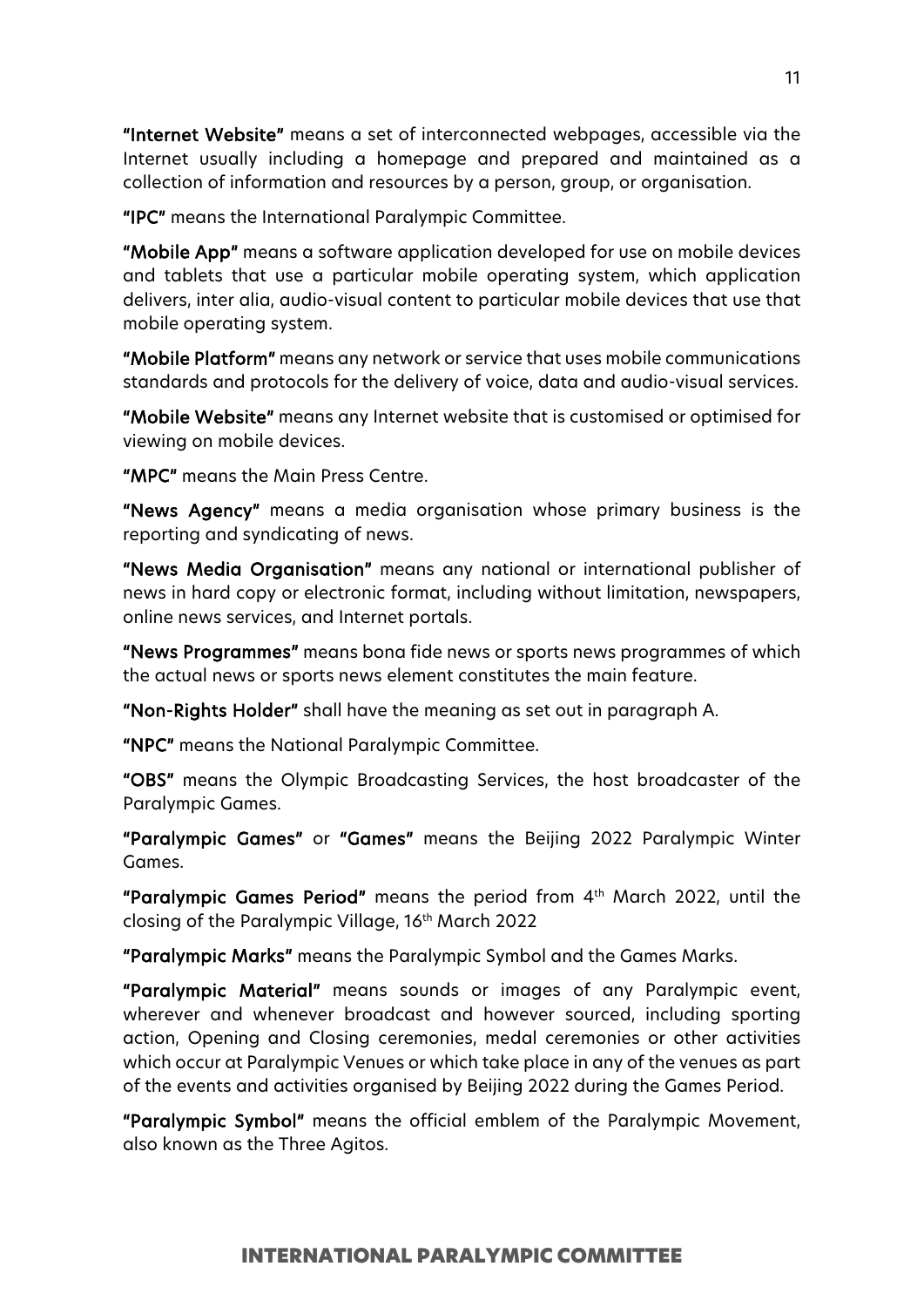"Paralympic Venues" shall include all venues which require a Paralympic accreditation card or ticket to gain entry, including the Paralympic Village, Village Plaza, the competition venues and the training and practice venues.

"Radio Broadcaster" means any operator of an Audio-only Service.

"Rights Holding Broadcaster/Rights Holder" means an organisation which has been granted the right to broadcast the Paralympic Games in a particular territory.

"Beijing 2022" means the Organising Committee for the 2022 Olympic and Paralympic Winter Games in Beijing, China.

"Short Extracts" means edited clips or excerpts taken from Paralympic Material.

"Simulcast" means in relation to a channel transmitted by means of Television Delivery the simultaneous transmission of the entire programming content in the same order and at the same time on and by means of a media distribution platform different to the one on which the channel is carried (which may include without limitation Internet and Mobile Platforms).

"Social Media Outlet" means, in relation to a Non-Rights Holder, a distinct Non-Rights Holder-maintained area, whose editorial content is produced by that Non-Rights Holder, within a third party social media website or web service (including, by way of example only, a Non-Rights Holder YouTube "channel", Facebook "profile" or "page" such as a Facebook "fan page") and which carries the branding of the Non-Rights Holder.

"Television" means the transmission of audiovisual television programming by means of electronic signals (including without limitation by means of analogue terrestrial television, digital terrestrial television, satellite television, cable television, IPTV and mobile broadcasting technology).

"Television Broadcaster" means a media company organisation which broadcasts one or more television channels by means of, inter alia, Television Delivery.

"Television Delivery" means the delivery of television programmes to viewers by means of Television.

"Village Plaza" means the Square which will be located adjacent to but separated from the residential zone of the Paralympic Village.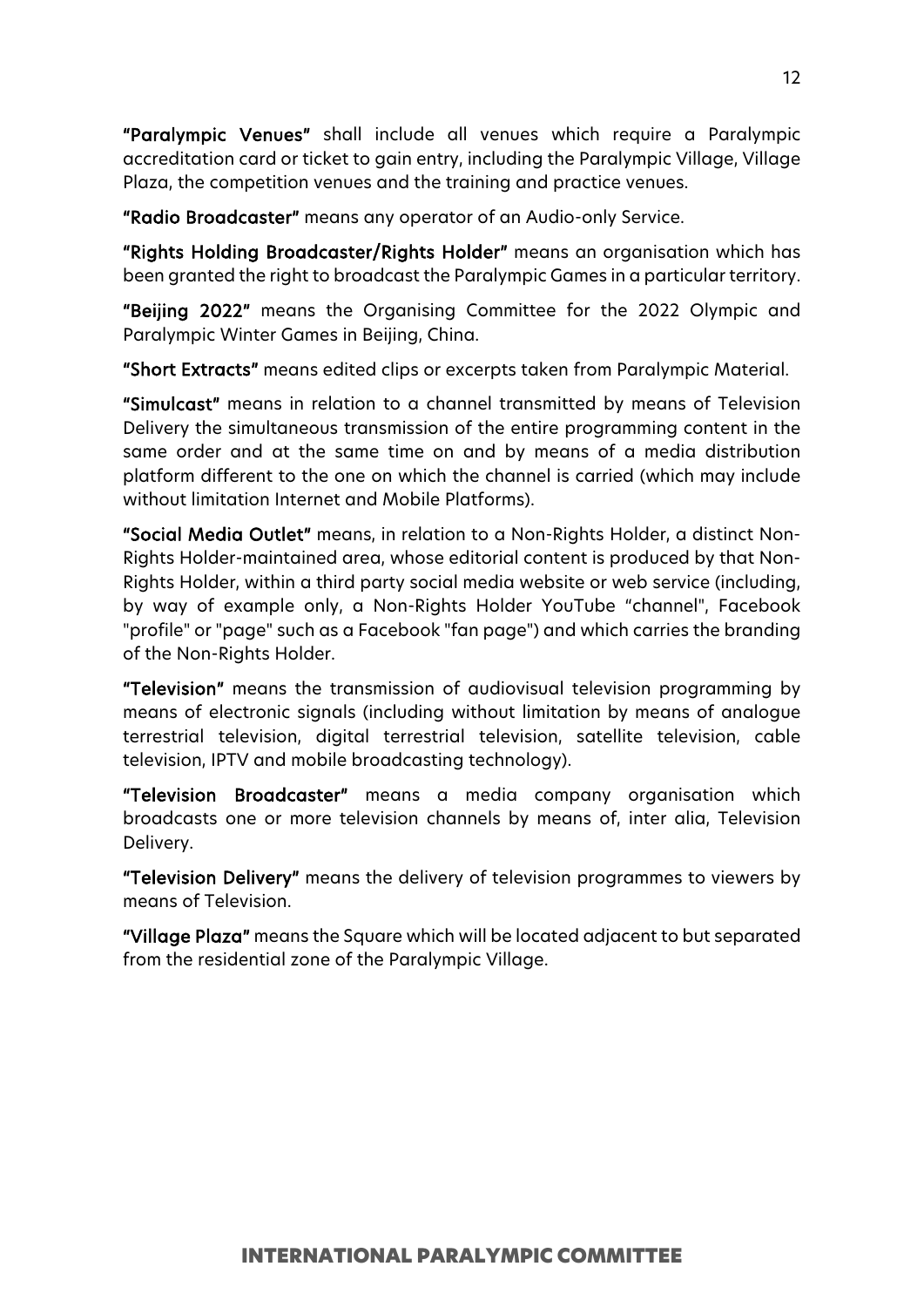# SCHEDULE 1: REMOTE VIDEO INTERVIEWS: HOUSE RULES

These House Rules apply to any remote video interview that is conducted with any athlete by any news organisation (whether an official rights holding broadcaster, accredited media or otherwise), any Paralympic organisation (which means the IPC, a National Paralympic Committee or an International Federation) or any other Paralympic stakeholder (such as commercial partners of a Paralympic organisation).

The purpose of these House Rules is to ensure that any organisation that wishes to have access to an athlete may do so, but under conditions that apply to all organisations. These House Rules have been designed especially for the circumstances created by the COVID 19 pandemic and the countermeasures that are in place which will mean access to athletes in person will be restricted. The COVID 19 countermeasures are in place to ensure all participants at the Beijing 2022 Winter Paralympic Games can compete in a safe environment and these House Rules are designed to ensure that third parties can interview athletes in line with the COVID 19 countermeasures.

# Access to Athletes

So as to ensure fair and equal access to all athletes, that does not impinge on the athlete's privacy, the following rules shall be observed:

- Remote access to and appointments with athletes must be booked through the athlete's National Paralympic Committee (NPC);
- more than one organisation may attend the remote video call and participate in the interview. Organisations are encouraged to co-ordinate where appropriate and liaise with the NPC accordingly;
- athletes may only be interviewed from the residential zone within the Paralympic Village and not from any other location;
- the interview must be conducted against a neutral background with no overt commercial logos or other branding inserted or being visible. Athletes may sit by windows or outside as long as the primary focus is on the athlete; and
- unless otherwise agreed, athletes should appear in their national or team kit.

# Setting up Equipment in the Paralympic Village

If an official rights holding broadcaster (RHB) would like to set up recording equipment in the Paralympic Village prior to the arrival of the athletes to facilitate remote interviews it must seek prior written approval from the IPC and the applicable National Paralympic Committee. Should this be a possibility and be permitted the RHB must also comply with all directions and requirements issued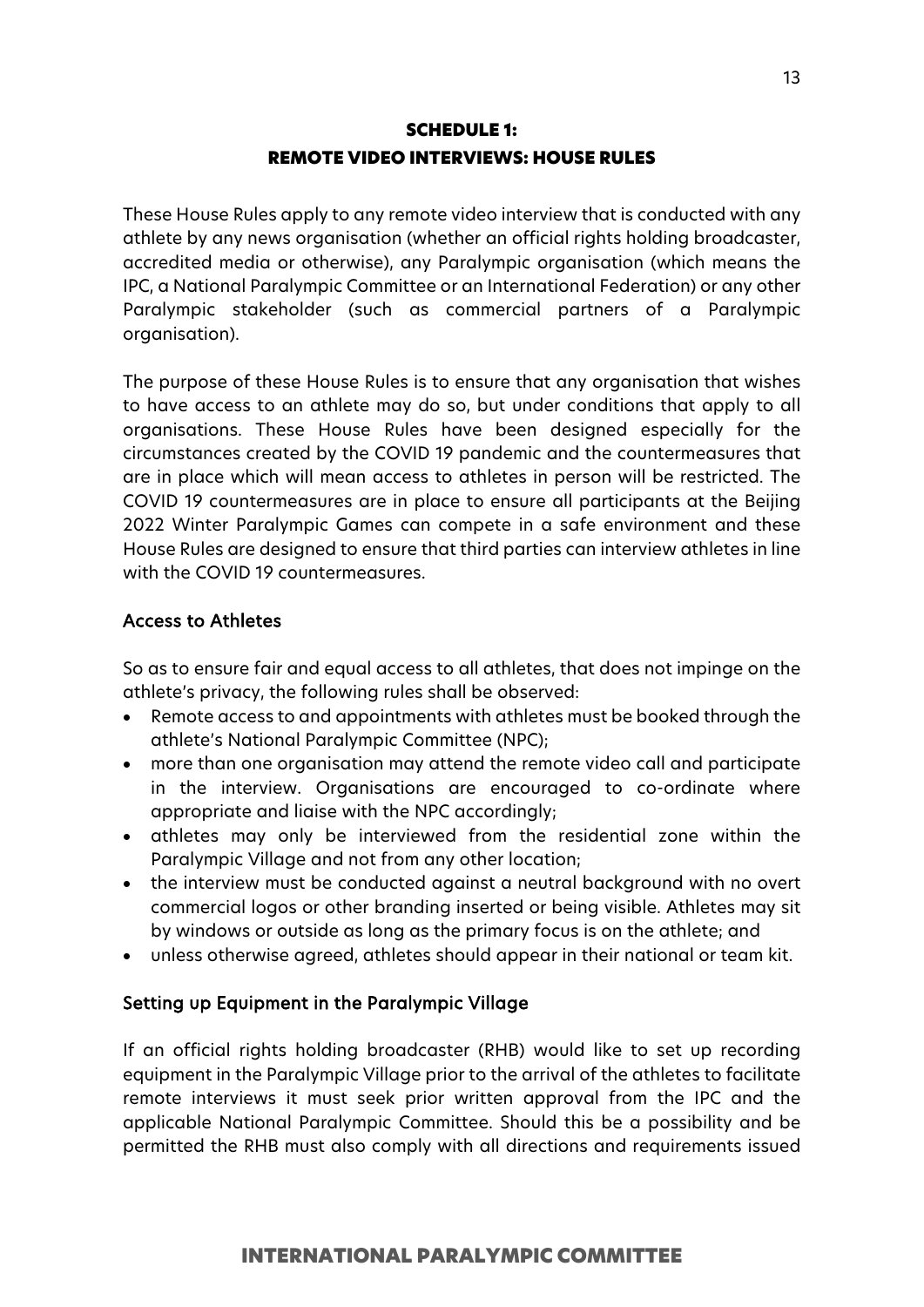by the IPC, the NPC or the Organising Committee including to secure relevant accreditations. The RHB shall also comply with all measures implemented to regulate the impact of the COVID-19 pandemic. This shall be at the RHB's cost.

#### Recording Interviews

Remote video meeting tools permit meetings or interviews to be recorded. Provided the person being interviewed has expressly consented, and on condition that the rules regarding use of the recording is met, the interviewer may record the interview.

# Use of Recordings

Short extracts of audio or audio-visual content from the interview, of no more than 30 seconds, may be used for the following purposes:

- by any news organisation for inclusion within a bona fide news or sports news article, report or programme about the Beijing 2022 Paralympic Games (whether such programme is made available via television, website or social media channels). News organisations should refer to the **News Access Rules to** ensure they comply with the specific conditions of use of such recorded interviews as part of their media coverage of the Beijing 2022 Paralympic Games; or
- by other stakeholders, including commercial partners of the Paralympic organisations, provided such stakeholders comply with any binding commitments such as their sponsorship contract, the **[Beijing 2022](https://www.paralympic.org/beijing-2022/guides-and-policies)** Athlete [Sponsorship and Advertising Guidelines](https://www.paralympic.org/beijing-2022/guides-and-policies) or the [IPC Handbook](https://www.paralympic.org/ipc-handbook)

No recording may be released in full for any purposes whatsoever during the period of the Paralympic Games.

These House Rules may be supplemented by any additional rules or guidelines issued by the NPCs or the International Federations as a condition of access to the athletes.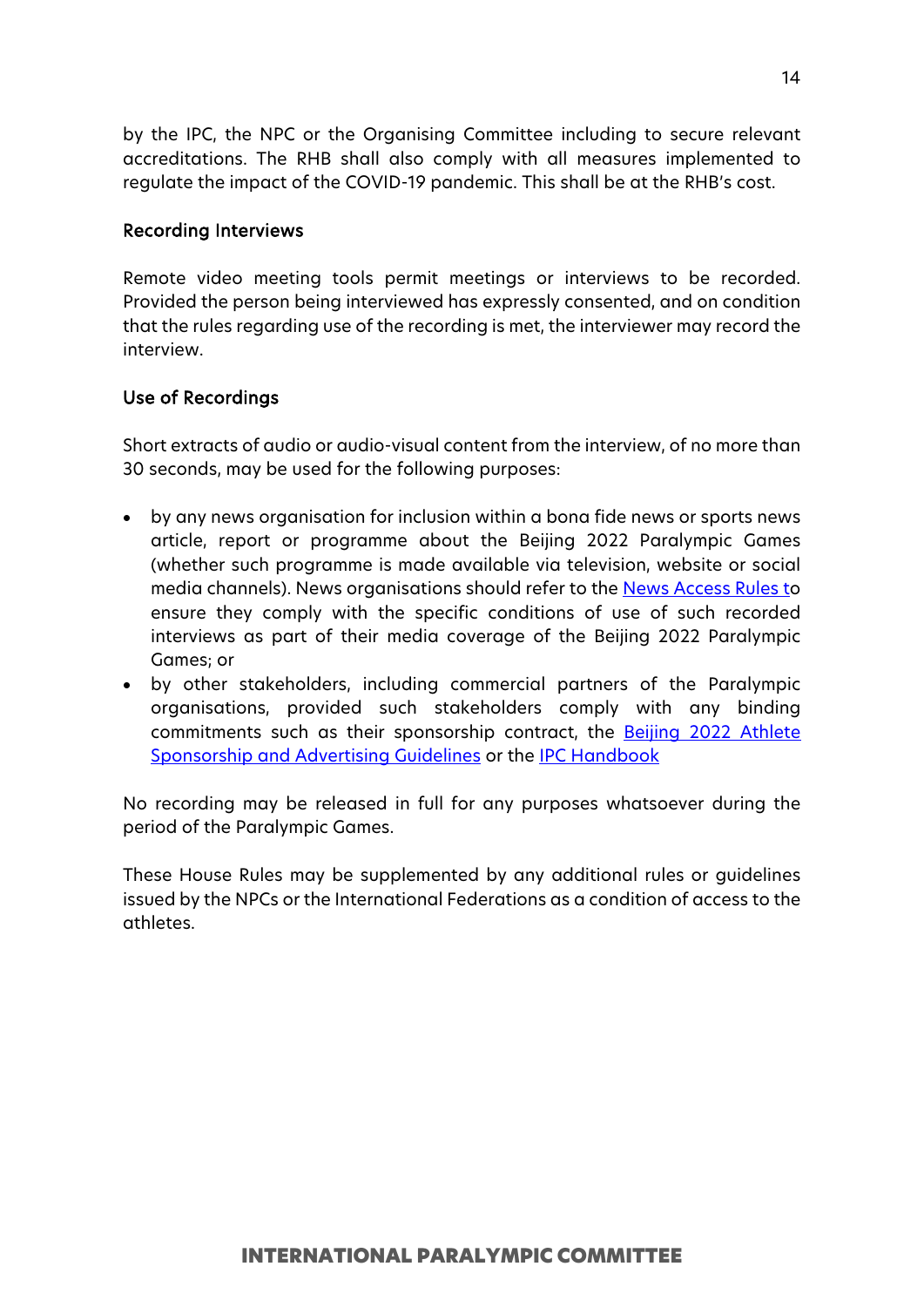#### SCHEDULE 2

# BEIJING 2022 PARALYMPIC GAMES - TV RIGHTS HOLDING BROADCASTERS (RHBS)

The following list presents an overview of Rights Holding Broadcasters (RHBs) in territories where there is a rights-holder:

| $\#$           | Country                         | <b>Broadcaster</b>                                                                                    |
|----------------|---------------------------------|-------------------------------------------------------------------------------------------------------|
| 1              | Albania                         | Oversport                                                                                             |
| $\overline{2}$ | Andorra                         | France Télévisions                                                                                    |
| 3              | Armenia                         | Infront Sport AG                                                                                      |
| 4              | Austria                         | Österreichischer Rundfunk (ORF)                                                                       |
| 5              | Australia                       | Seven Network                                                                                         |
| 6              | Azerbaijan                      | Infront Sport AG                                                                                      |
| 7              | <b>Belarus</b>                  | Infront Sport AG                                                                                      |
| 8              | Belgium                         | Radio-Télévision Belge de la Communauté<br>Française (RTBF)<br>Vlaamse Radio en Televisieomroep (VRT) |
| 9              | Benin                           | <b>IPC</b>                                                                                            |
| 10             | <b>Bolivia</b>                  | <b>IPC</b>                                                                                            |
| 11             | Bosnia-Herzegovina              | Infront Sport AG                                                                                      |
| 12             | <b>Botswana</b>                 | <b>IPC</b>                                                                                            |
| 13             | <b>Brazil</b>                   | <b>IPC</b>                                                                                            |
| 14             | <b>Bulgaria</b>                 | Infront Sport AG                                                                                      |
| 15             | <b>Burkina Faso</b>             | <b>IPC</b>                                                                                            |
| 16             | Burundi                         | <b>IPC</b>                                                                                            |
| 17             | Cameroon                        | <b>IPC</b>                                                                                            |
| 18             | Canada                          | Canadian Paralympic Committee                                                                         |
| 19             | Cape Verde                      | <b>IPC</b>                                                                                            |
| 20             | <b>Central African Republic</b> | <b>IPC</b>                                                                                            |
| 21             | Chad                            | <b>IPC</b>                                                                                            |
| 22             | Chile                           | <b>IPC</b>                                                                                            |

*[Subject to changes]*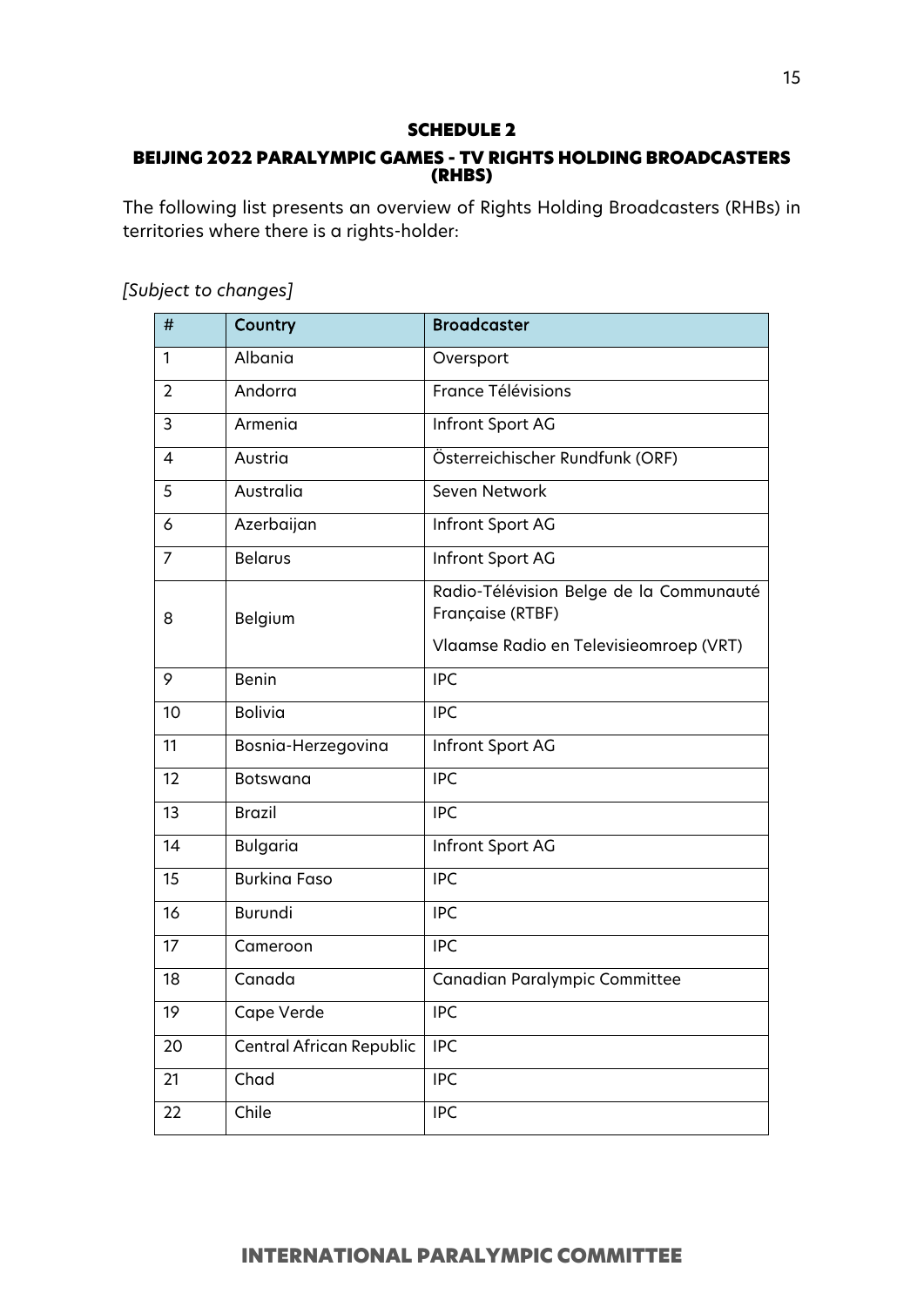| 23 | China                                | China Media Group (CMG)              |
|----|--------------------------------------|--------------------------------------|
| 24 | Colombia                             | <b>IPC</b>                           |
| 25 | Comoros                              | <b>IPC</b>                           |
| 26 | Congo<br>(Democratic<br>Republic of) | <b>IPC</b>                           |
| 27 | Congo (Republic of)                  | <b>IPC</b>                           |
| 28 | Costa Rica                           | <b>IPC</b>                           |
| 29 | Cote d'Ivoire                        | <b>IPC</b>                           |
| 30 | Croatia                              | Infront Sport AG                     |
| 31 | Cyprus                               | Infront Sport AG                     |
| 32 | Czech Republic                       | Infront Sport AG                     |
| 33 | Czech Republic                       | Czech Radio (radio rights only)      |
| 34 | Denmark                              | Danish Broadcasting Corporation (DR) |
| 35 | Djibouti                             | <b>IPC</b>                           |
| 36 | Dominican Republic                   | <b>IPC</b>                           |
| 37 | Ecuador                              | <b>IPC</b>                           |
| 38 | Egypt                                | <b>IPC</b>                           |
| 39 | El Salvador                          | <b>IPC</b>                           |
| 40 | <b>Equatorial Guinea</b>             | <b>IPC</b>                           |
| 41 | Eritrea                              | <b>IPC</b>                           |
| 42 | Estonia                              | Infront Sport AG                     |
| 43 | Ethiopia                             | <b>IPC</b>                           |
| 44 | Finland                              | Yleisradio Oy (YLE)                  |
| 45 | France                               | <b>France Télévisions</b>            |
| 46 | Gabon                                | <b>IPC</b>                           |
| 47 | Gambia                               | <b>IPC</b>                           |
| 48 | Georgia                              | <b>IPC</b>                           |
| 49 | Germany                              | ARD/ZDF                              |
| 50 | Ghana                                | <b>IPC</b>                           |
| 51 | Greece                               | Infront Sport AG                     |
| 52 | Guatemala                            | <b>IPC</b>                           |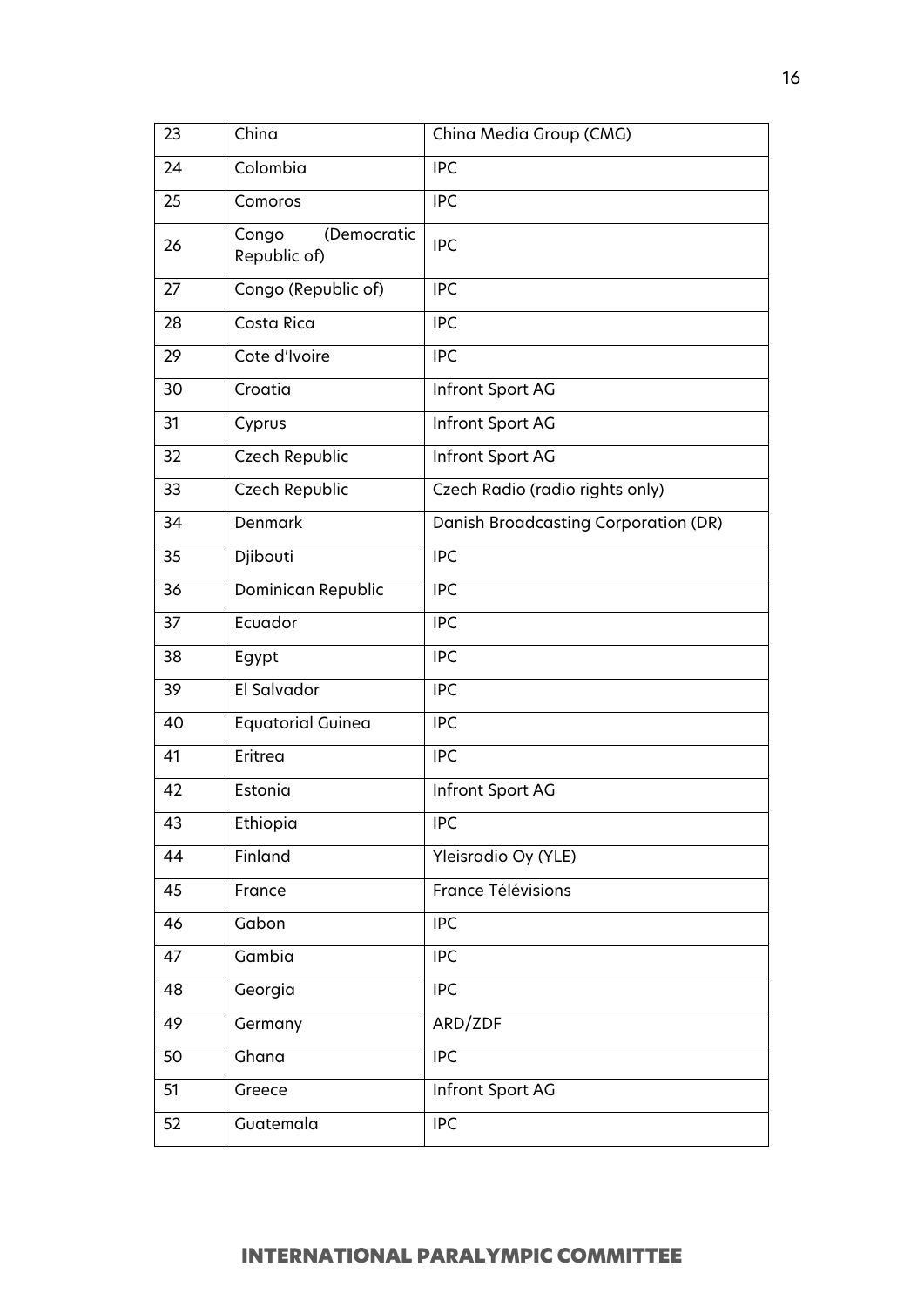| 53 | Guinea        | <b>IPC</b>                        |
|----|---------------|-----------------------------------|
| 54 | Guinea-Bissau | <b>IPC</b>                        |
| 55 | Hungary       | Infront Sport AG                  |
| 56 | Honduras      | <b>IPC</b>                        |
| 57 | India         | <b>IPC</b>                        |
| 58 | Iceland       | Ríkisútvarpið (RÚV)               |
| 59 | Ireland       | Channel 4                         |
| 60 | Israel        | Infront Sport AG                  |
| 61 | Italy         | Rai                               |
| 62 | Japan         | <b>NHK</b>                        |
| 63 | Jordan        | <b>IPC</b>                        |
| 64 | Kazakhstan    | <b>IPC</b>                        |
| 65 | Kenya         | <b>IPC</b>                        |
| 66 | Kosovo        | Oversport                         |
| 67 | South Korea   | Korean Broadcasting System (KBS)  |
| 68 | North Korea   | Korean Broadcasting System (KBS)  |
| 69 | Kyrgystan     | <b>IPC</b>                        |
| 70 | Latvia        | Latvijas Televizija (LTV)         |
|    |               | Latvija Radio (Radio rights only) |
| 71 | Lebanon       | <b>IPC</b>                        |
| 72 | Lesotho       | <b>IPC</b>                        |
| 73 | Liberia       | <b>IPC</b>                        |
| 74 | Libya         | <b>IPC</b>                        |
| 75 | Liechtenstein | Infront Sport AG                  |
| 76 | Lithuania     | Infront Sport AG                  |
| 77 | Luxembourg    | Infront Sport AG                  |
| 78 | Macedonia     | Infront Sport AG                  |
| 79 | Madagascar    | <b>IPC</b>                        |
| 80 | Malawi        | <b>IPC</b>                        |
| 81 | Mali          | <b>IPC</b>                        |
| 82 | Malta         | TSN Sports (Melita)               |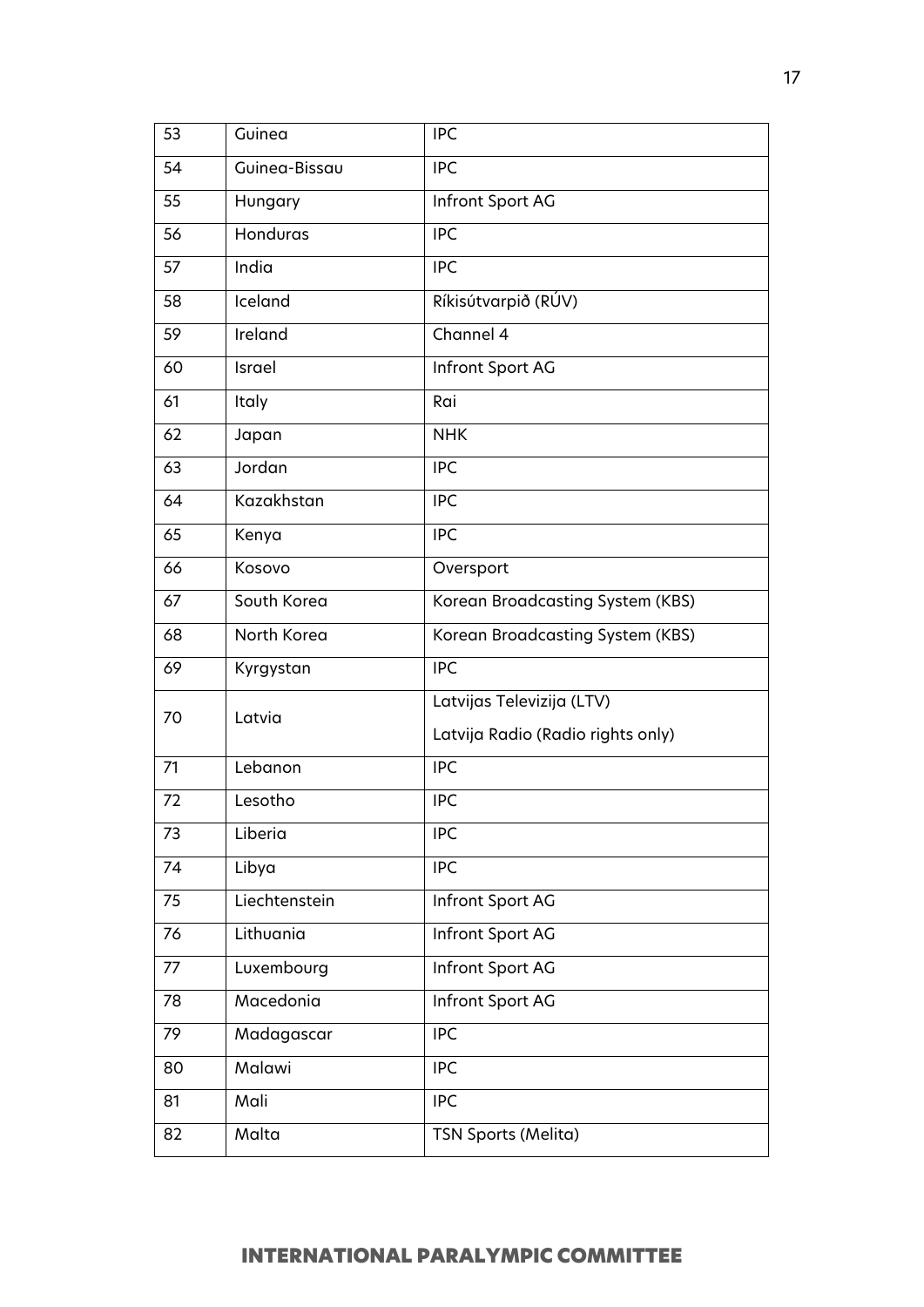| 83  | Mauritania            | <b>IPC</b>                          |
|-----|-----------------------|-------------------------------------|
| 84  | <b>Mauritius</b>      | <b>IPC</b>                          |
| 85  | Mexico                | <b>IPC</b>                          |
| 86  | Moldova               | Infront Sport AG                    |
| 87  | Monaco                | <b>France Télévisions</b>           |
| 88  | Montenegro            | Infront Sport AG                    |
| 89  | Morocco               | <b>IPC</b>                          |
| 90  | Mozambique            | <b>IPC</b>                          |
| 91  | Namibia               | <b>IPC</b>                          |
| 92  | Netherlands           | Nederlandse Omroep Stichting (NOS)  |
| 93  | <b>New Zealand</b>    | <b>TVNZ</b>                         |
| 94  | Niger                 | <b>IPC</b>                          |
| 95  | Nicaragua             | <b>IPC</b>                          |
| 96  | Nigeria               | <b>IPC</b>                          |
| 97  | Norway                | Norsk Rikskringkasting (NRK)        |
| 98  | Panama                | <b>IPC</b>                          |
| 99  | Paraguay              | <b>IPC</b>                          |
| 100 | Peru                  | <b>IPC</b>                          |
| 101 | Poland                | Polsat                              |
| 102 | Portugal              | Rádio e Televisão de Portugal (RTP) |
| 103 | Romania               | Infront Sport AG                    |
| 104 | Russia                | MatchTV                             |
| 105 | Rwanda                | <b>IPC</b>                          |
| 106 | San Marino            | Infront Sport AG                    |
| 107 | Sao Tome and Principe | <b>IPC</b>                          |
| 108 | Senegal               | <b>IPC</b>                          |
| 109 | Serbia                | Infront Sport AG                    |
| 110 | Seychelles            | <b>IPC</b>                          |
| 111 | Sierra Leone          | <b>IPC</b>                          |
| 112 | Singapore             | <b>IPC</b>                          |
| 113 | Slovakia              | Infront Sport AG                    |